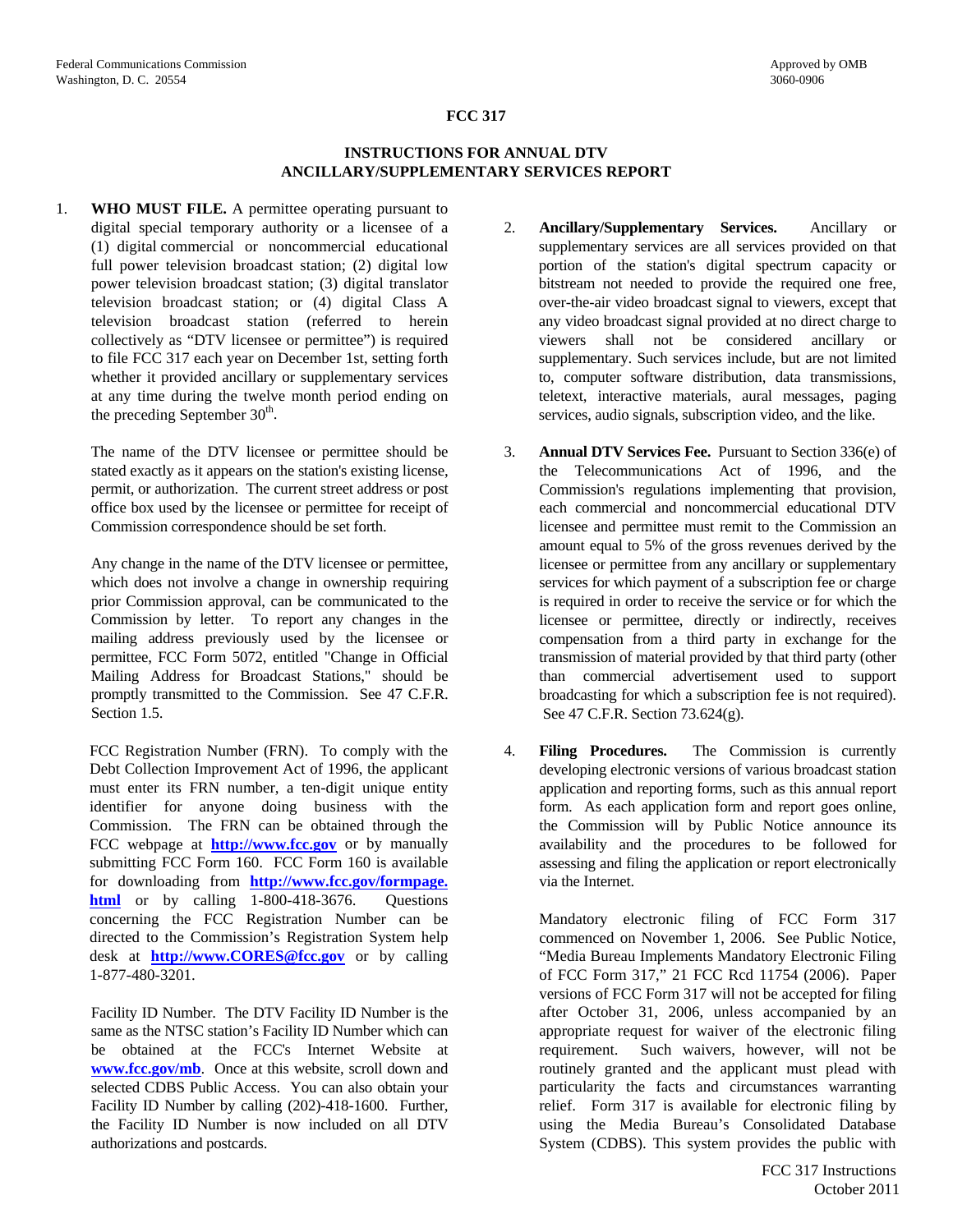the ability to fill out FCC Form 317 on-line via the Internet from the Media Bureau's Web Site, <http://www.fcc.gov/mb>, and to file it electronically with the Commission.

**FCC Form 159** – Concurrent with the submission of FCC Form 317, each commercial and noncommercial educational DTV licensee and permittee is required to remit to the Commission a payment in the amount of 5% of the gross revenues derived from the provision of its ancillary or supplementary services. FCC Form 159 can be filed electronically or mailed to the Federal Communications Commission, Media Bureau, P.O. Box 979089, St. Louis, MO 63197-9000. See 47 C.F.R. Section 0.401(b).

 In completing FCC Form 159 (February 2003 Revised Edition), the DTV licensee or permittee should specify in Section C on:

- line 23 the DTV station's call sign
- line 24 payment code "MDTA"
- line 27 the fee remitted (5% of line 29)
- line 28 DTV station's facility ID number.
- line 29 total gross revenues derived from feeable ancillary and supplementary services

 **NOTE.** Further information concerning the Commission's policies and regulations regarding DTV ancillary or supplementary fees is set forth in the Report and Order in MM Docket No. 97-247, 14 FCC Rcd 3259 (1998); Report and Order in MM Docket No. 98-203, 16 FCC Rcd 19042 (2001); and Report and Order in MB Docket No. 07-91, 23 FCC Rcd 2994 (2007). See also 47 C.F.R. Section 73.624(g).

5. **Certification.** The person certifying the accuracy of the information in this report must be the individual licensee (or permittee), a general partner in the licensee (or permittee) partnership, or an appropriate officer in the licensee (or permitte) corporation or association.

### **FCC NOTICE REQUIRED BY THE PAPERWORK REDUCTION ACT**

We have estimated that each response to this collection of information will take 2 to 4 hours. Our estimate includes the time to read the instructions, look through existing records, gather and maintain the required data, and actually complete and review the form or response. If you have any comments on this burden estimate, or on how we can improve the collection and reduce the burden it causes you, please e-mail them to **[pra@fcc.gov](mailto:pra@fcc.gov)** or send them to the Federal Communications Commission, AMD-PERM, Paperwork Reduction Project (3060-0906), Washington, DC 20554. Please DO NOT SEND COMPLETED APPLICATIONS TO THIS ADDRESS. Remember - you are not required to respond to a collection of

information sponsored by the Federal government, and the government may not conduct or sponsor this collection, unless it displays a currently valid OMB control number or if we fail to provide you with this notice. This collection has been assigned an OMB control number of 3060-0906.

**THE FOREGOING NOTICE IS REQUIRED BY THE PAPERWORK REDUCTION ACT OF 1995, P.L. 104-13, OCTOBER 1, 1995, 44 U.S.C. 3507.**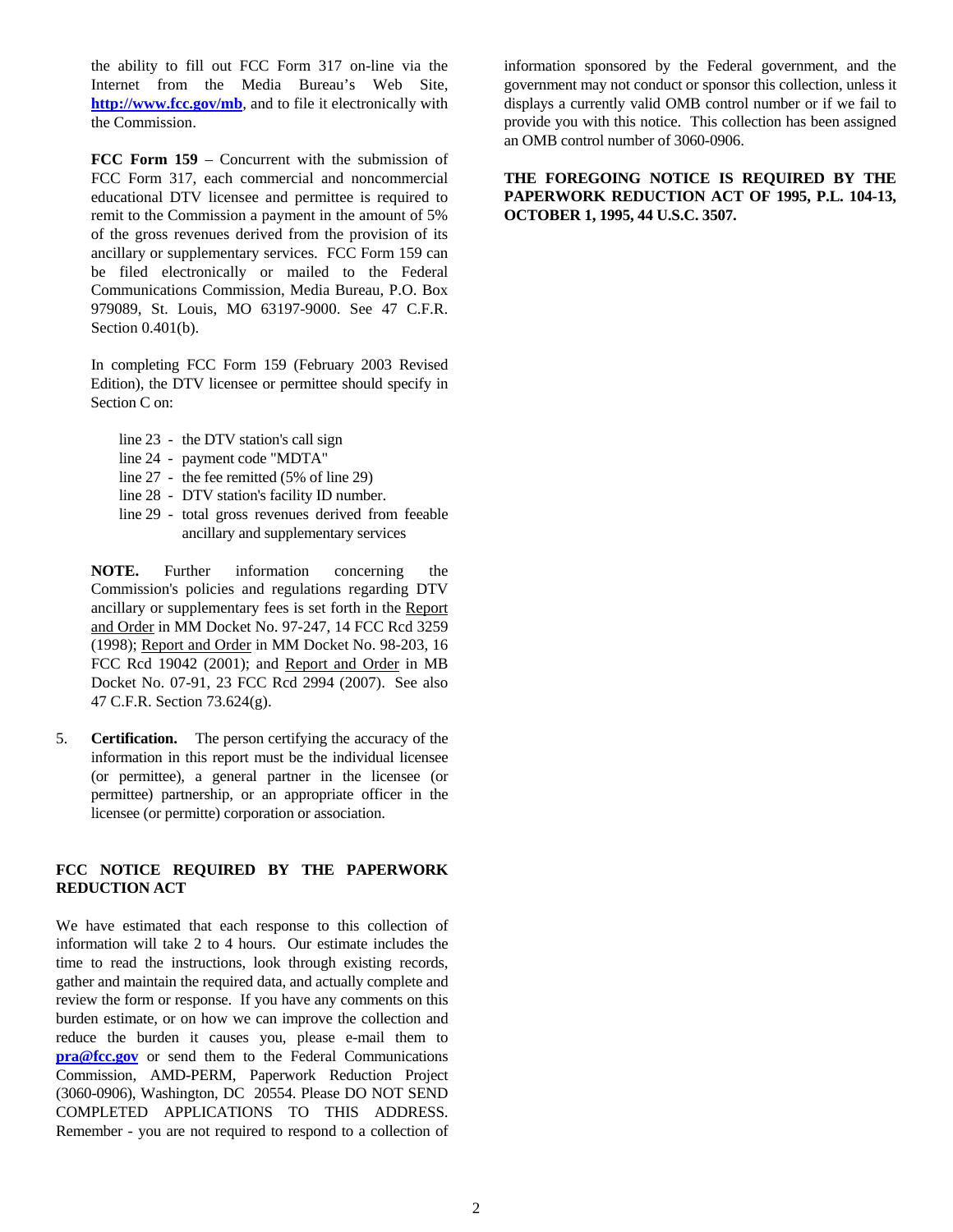Approved by OMB 3060-0906 FOR

**FCC 317** FCC

## USE **ANNUAL DTV ANCILLARY/SUPPLEMENTARY SERVICES REPORT FOR DIGITAL TELEVISION STATIONS**

#### **SECTION I - GENERAL INFORMATION FILE NO.**

1. Legal Name of the Licensee or Permittee

| <b>Mailing Address</b>               |                           |                                       |           |          |
|--------------------------------------|---------------------------|---------------------------------------|-----------|----------|
| City                                 |                           | State or Country (if foreign address) |           | ZIP Code |
| Telephone Number (include area code) |                           | E-Mail Address (if available)         |           |          |
| <b>FCC Registration Number</b>       | <b>Facility ID Number</b> |                                       | Call Sign |          |
|                                      |                           |                                       |           |          |

USE<br>ONLY

**FOR COMMISSION USE ONLY**

| ۷. | Contact Representative (if other than Licensee or Permittee) | Firm or Company Name          |
|----|--------------------------------------------------------------|-------------------------------|
|    | Telephone Number (include area code)                         | E-Mail Address (if available) |

**For the twelve-month period ended September 30th,** has the DTV licensee or permittee provided, **at any time during the period,** an ancillary or supplementary service as defined by 47 C.F.R. Section 73.624? 3.

|--|--|

If ''No,'' complete Question 7 and submit this Report to the Commission.

If ''Yes,'' proceed to Questions 4 through 7.

**Ancillary/Supplementary Services Provided.** Briefly describe below the service provided; whether a fee was charged for the provision of such service; and, if so, the amount of gross revenues received therefrom and the amount of DTV bitstrearm used to provide such service. 4.

| <b>Description of Service</b> | Feeable (Y/N) | <b>Gross Revenues (\$)</b> | <b>Bitstream Used</b> |
|-------------------------------|---------------|----------------------------|-----------------------|
|                               |               |                            |                       |
|                               |               |                            |                       |
|                               |               |                            |                       |
|                               |               |                            |                       |
|                               |               |                            |                       |
|                               |               |                            |                       |
|                               |               |                            |                       |
|                               |               |                            |                       |
|                               |               |                            |                       |
|                               |               |                            |                       |
|                               |               |                            |                       |
|                               |               |                            |                       |